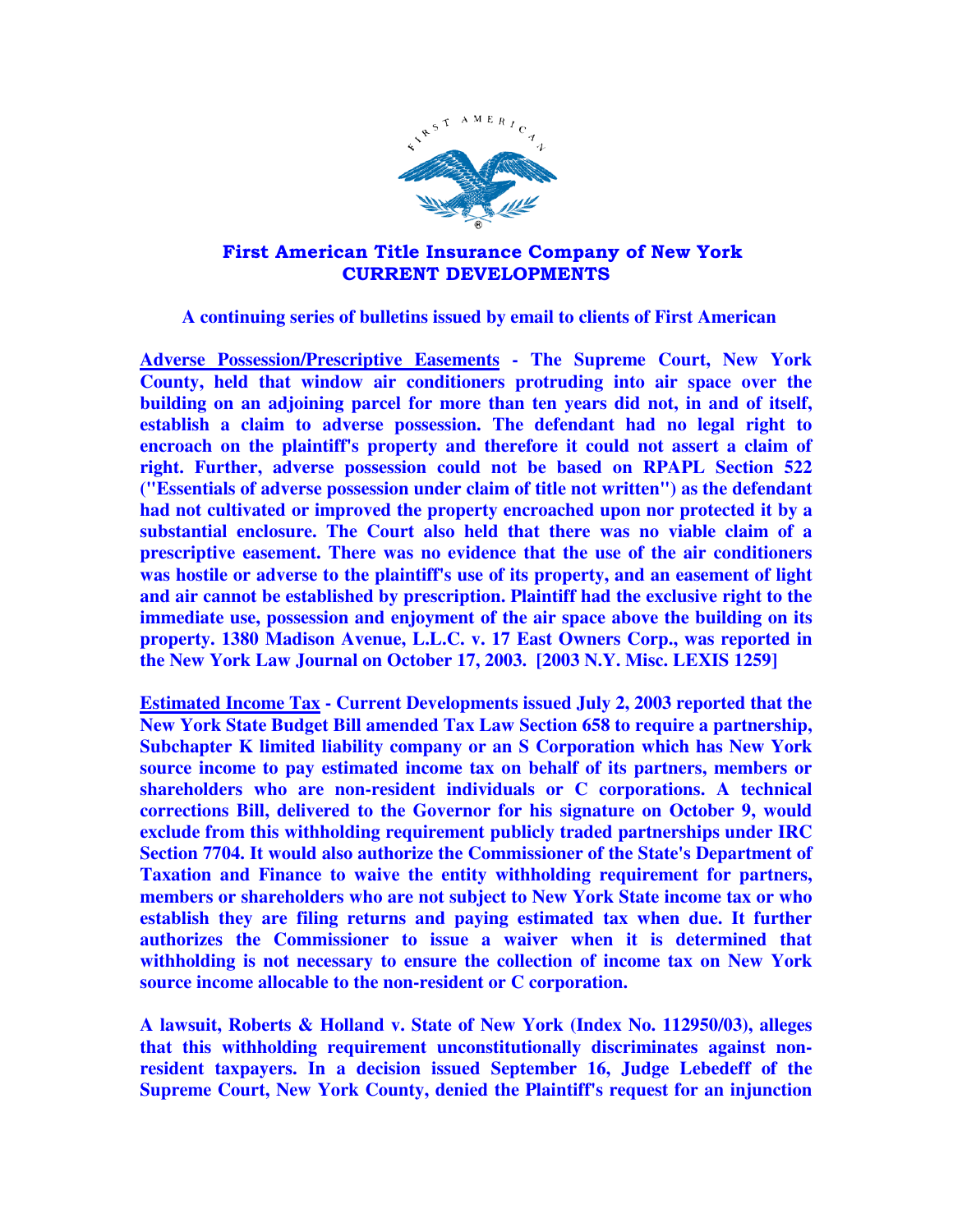**that would have barred the State from enforcing this law. Further argument on the constitutionality of the law is pending.** 

**Estimated Personal Income Tax - Current Developments issued July 2, 2003 also reported that the New York State Budget Bill added Tax Law Section 663 which requires a non-resident individual, estate or trust conveying title to real property to pay estimated income tax to the State's Department of Taxation and Finance prior to recording of the deed. The technical corrections legislation pending signature by the Governor would authorize estimated tax to be paid directly to the recording officer. The legislation also provides that the recording of a deed will not be invalidated by reason of a deficiency in the payment of estimated personal income tax under Section 663.** 

**Foreign Investment in Real Property Tax Act ("FIRPTA") – On August 5, 2003 the IRS issued new FIRPTA regulations that are published at 68 FR 46081. Effective November 3, 2003, if the transferor's taxpayer identification number ("TIN") is not provided (i) the IRS will not process an application for a withholding certificate, (ii) Form 8288-A ("Statement of Withholding on Dispositions by Foreign Persons of U.S. Real Property Interests") will not be stamped to show receipt and will not be mailed to the taxpayer, and (iii) the transferor will be unable to obtain a credit for, or a refund of, tax withheld and paid. In addition, effective September 4, 2003, a transferor which is a domestic entity must include in its certification of non-foreign status a statement that it is not a disregarded entity, as defined in 26 CFR Section 1:1445-2(b)(2)(iii). A disregarded entity is "an entity separate from its owner under Section 301.7701.3 of [26 CFR] [a business entity with a single owner, such as an LLC with only one member]… a qualified REIT subsidiary as defined in [IRC] section 856(i), or a qualified subchapter S subsidiary under [IRC] section 1361(b)(3)(B)". If the transferor is a disregarded entity, its owner must certify nonforeign status to avoid FIRPTA withholding. The regulations are available at www.titlelaw-newyork.com/Mans/68FR46081.pdf.** 

**The regulations also provide that the transferee in a Section 1031 tax-free exchange may not rely on a transferor's notice of non-recognition in a deferred exchange or when the transferor is receiving money or other property, i.e. boot.** 

**Lien Law - Plaintiff filed a mechanics lien and a notice of pendency to foreclose, both of which (and the foreclosure complaint) named 32 AA Associates, LLC ("AA Associates") as the property owner. Before the lien and lis pendens were filed, AA Associates transferred title to 32 Sixth Avenue Company LLC ("32 Sixth"), in which AA Associates was the sole member. 32 Sixth and the fee mortgagee (whose lien would not be adversely affected by the mechanics lien) moved to dismiss the action and vacate the lis pendens. The plaintiff cross-moved to amend its mechanics lien to add 32 Sixth as the owner and also to amend its foreclosure complaint and its lis pendens to add 32 Sixth as a defendant. The Supreme Court, New York County, denied the motion to dismiss the action and granted the motions to amend the notice of lien nunc pro tunc and to amend the complaint and notice of pendency. Naming**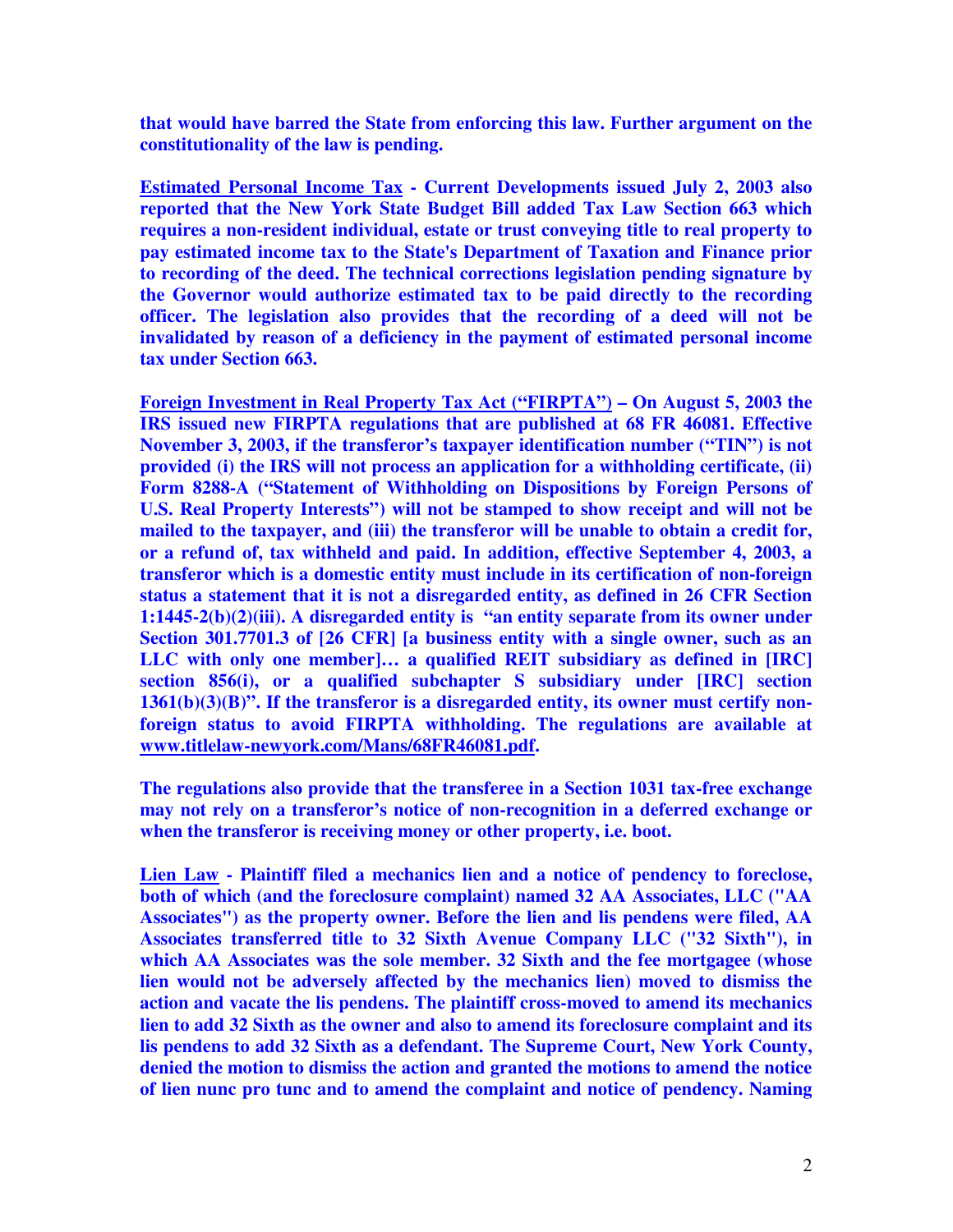**AA Associates, the beneficial owner of the property, was only a "misdescription" of the name of the Owner of the property, and notice to 32 Associates constituted acceptable notice to 32 Sixth. (Both AA Associates and 32 Sixth had the same address and agent for receipt of service of process). Lien Law Section 7 provides that "failure to state the name of the true owner…or a misdescription of the true owner shall not affect the validity of the lien". Lien Law Section 12-a authorizes the court to permit an amendment of a notice of lien if it does not "prejudice an existing lienor, mortgagor or purchaser in good faith". Lien Law Section 32 states that the law relating to mechanics liens "is to be construed liberally" and "substantial compliance with its several provisions shall be sufficient for the validity of a lien". PM Contracting Co. Inc v. 32 AA Associates LLC was reported in the New York Law Journal on August 20, 2003.** 

**Limited Liability Companies – Current Developments issued January 4, 2002 reported the decision of the Supreme Court, New York County, in Barklee Realty Co. v. Pataki. That case held that Section 206 of the Limited Liability Company Law, requiring publication of notice of its formation by a limited liability company, violated the plaintiff's rights to due process, equal protection of the law, and its right to access New York's courts. Under Section 206, absent compliance with the requirements for publication, an LLC cannot bring an action or special proceeding. The Supreme Court enjoined enforcement of the publication requirement. The Appellate Division, First Department, has reversed that decision, vacating the injunction issued by the lower court and holding Section 206 to be constitutional. According to the Court, "plaintiffs have not met their heavy burden of demonstrating unconstitutionality beyond a reasonable doubt". Barklee Realty Company LLC v. Pataki, decided by the Appellate Division on October 16, 2003, is reported at 2003 N.Y. App. Div. LEXIS 10678.** 

**Mortgage Foreclosure – The Appellate Division, First Department, reversing the holding of the Supreme Court, Bronx County, held that a foreclosure sale was invalid since the terms of sale deviated from the judgment. The lower court had denied a motion by the assignees of the successful bidder at a foreclosure sale for an order compelling the referee to transfer the property to them without requiring that they pay outstanding real estate taxes and assessments prior to the transfer of title as required by the Terms of Sale. The Supreme Court also conditionally granted the plaintiff- bank's motion for an order declaring the assignees in default and their down payment forfeited. It afforded the assignees 10 days to either pay the taxes and close, or not pay the taxes and receive back their down payment. The judgment of foreclosure and sale provided, however, as required by RPAPL Section 1354(2), that unpaid real estate taxes were to be paid by the referee from the proceeds of the sale. The Appellate Division vacated the sale, ordered the down payment to be returned, and ordered a new auction held. According to the Appellate Division, "the terms of sale may not deviate from the judgment". Bank of New York v. Love, decided July 10, 2003, is reported at 763 N.Y.S. 2d 553.**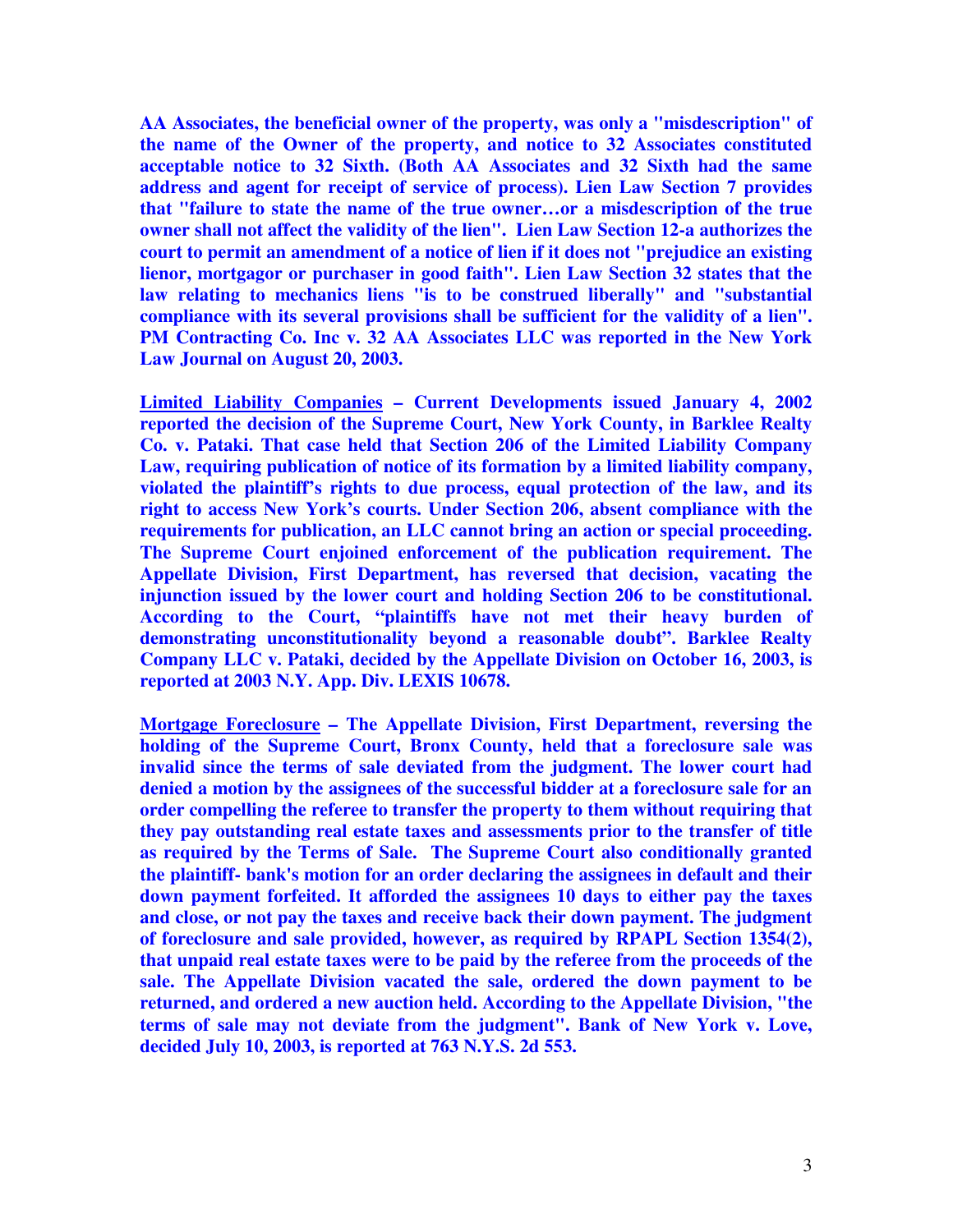**Mortgage Recording Tax – The rate of mortgage recording tax on real property located, in whole or in part, in Allegany and Chautauqua Counties was increased to \$1.00 for each \$100.00 secured effective November 1, 2003.** 

**New York City Real Estate Taxes - Pursuant to Chapter 63 of New York State's Laws of 2003 and New York City's Local Law 47 of 2003, a tax surcharge of 25%, computed on real estate taxes net of any abatements or exemptions, is being imposed on Class One real property owned by "absentee" landlords. Class One real property, under RPTL Section 1802, generally includes one-to-three family residential real property, and a condominium unit in property of three or less stories that has always been assessed as a condominium unit. It is expected that the surcharge, effective for the July 1, 2003-June 30, 2004 tax-year, will be first entered on the tax rolls in mid-November. The City's Department of Finance has issued an "Application to be Excluded From the Absentee Landlord Surcharge", which form can be downloaded at www.titlelaw-newyork.com/Forms/AbsenteeOwner.pdf. A property is exempt from the surcharge when the property is (i) the primary residence of the owner, (ii) occupied by the owner's parents or children, (iii) vacant or unoccupied, or (iv) occupied by someone other than the owner's parent or child but no rental income is received from the use of the property.** 

**New York State Real Estate Transfer Tax – The address to which Form TP-584 ("Combined Real Estate Transfer Tax Return, Credit Line Mortgage Certificate, and Certification of Exemption from the Payment of Estimated Tax") and payment of the State Transfer Tax is to be mailed when the transfer does not require recording or recording will take place after the tax is paid has been changed to NYS Dept. of Tax & Finance, Misc. Tax InSourcing Unit, WA Harriman Campus, Building #8, Room 600, Albany, New York 12227.** 

**Notice of Pendency – Current Developments issued November 15, 2002 reported on the Appellate Division, First Department, decision in Campbell v. Smith (747 NYS 2d 18). In that case, the Court reversed an Order of the Supreme Court, Bronx County, and granted the defendant's motion to dismiss the complaint in a mortgage foreclosure because the notice of pendency filed under CPLR Article 65 expired without being renewed. The Appellate Division has "recalled and vacated" its earlier determination. It has now held that the foreclosing plaintiff may file a RPAPL Section 1331 notice of pendency to complete the foreclosure even when the CPLR lis pendens has expired. The recent decision was reported in the New York Law Journal on October 16, 2003.** 

**Recording Act – Current Developments issued January 4, 2002 reported the decision of the Supreme Court, Monroe County, in Coco v. Ranalletta (733 N.Y.S. 2d 849) holding that a mortgage executed by Richard A. Ranalletta had priority over an earlier recorded mortgage incorrectly identifying the mortgagor as Richard A. Ranaletta. The Court held that recording of the prior mortgage was not constructive notice to the second lender that had no actual knowledge of the other lien. The judgment of the lower court was unanimously affirmed by the Appellate**